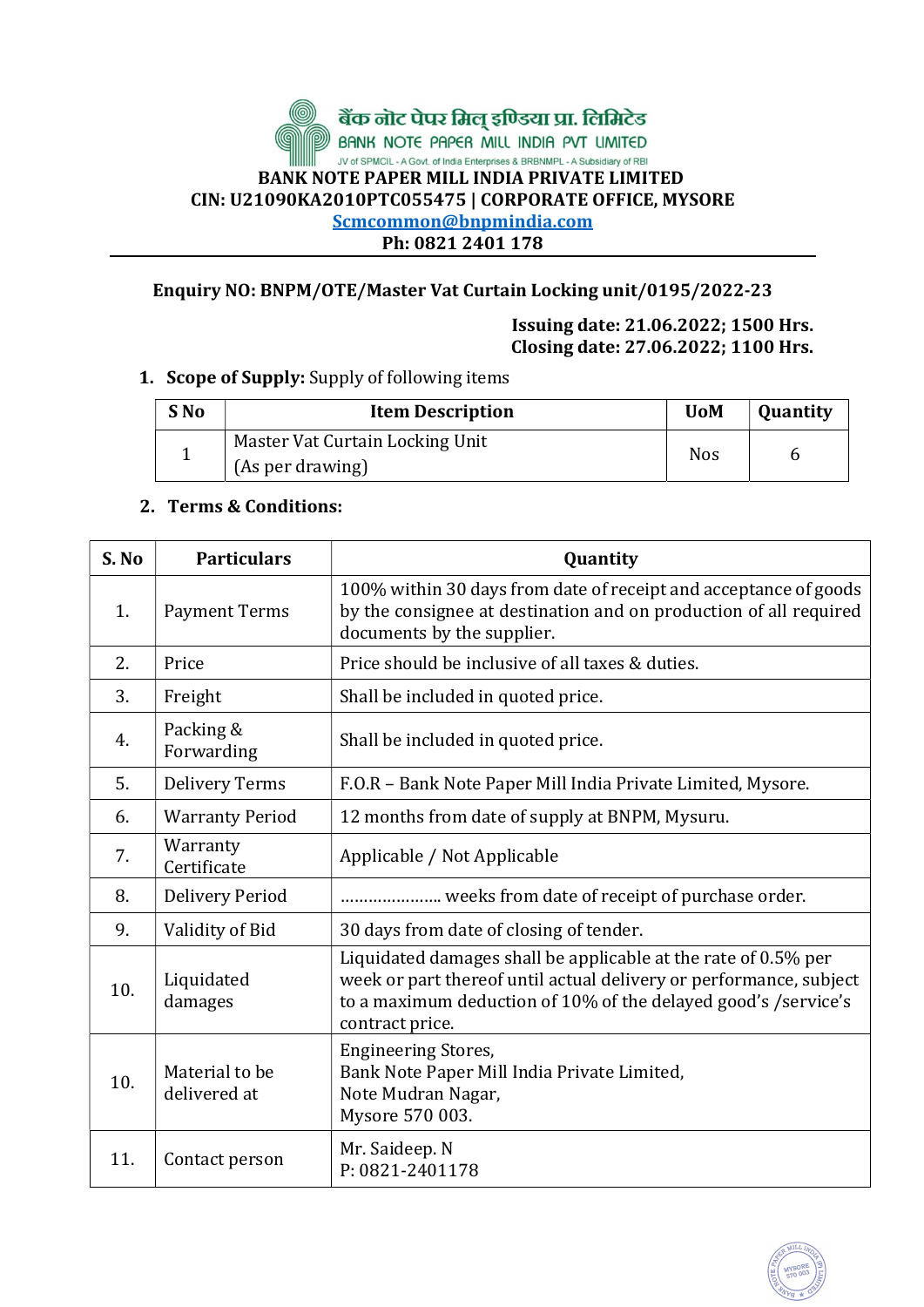

**APPROVED** 

BY

BANK NOTE PAPER MILL INDIA PRIVATE LIMITED **MYSORE - 570003 CURTAIN LOCKING UNIT FOR** PAPER MACHINE. **MOC: SS 316** 

DRG.NO:BNPM / PP / 000 / 2021-22